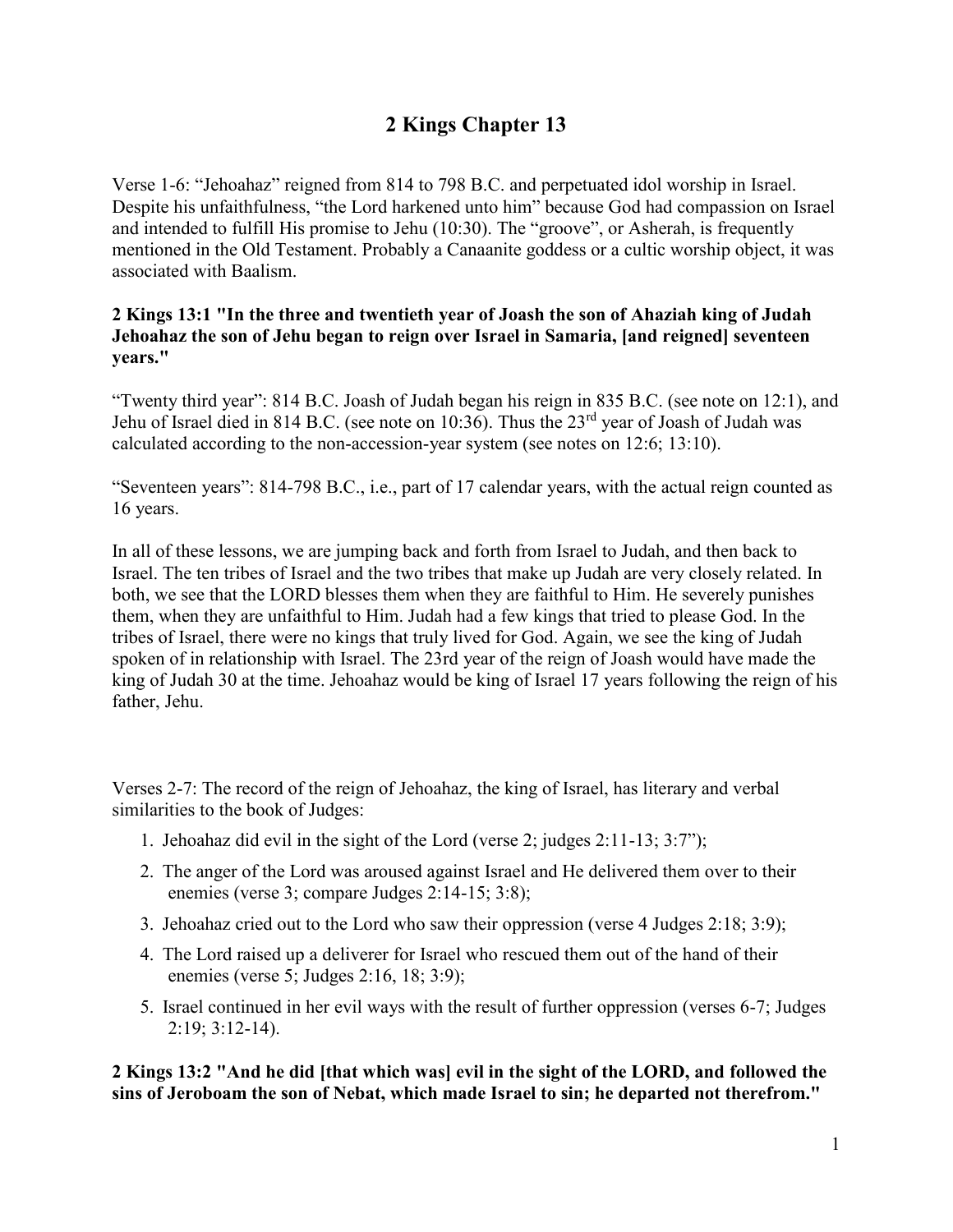"Jeroboam": For his sins (see notes on 1 Kings 12:25-32). This description of Jeroboam as one who "made Israel sin" occurs (in 13:6, 11; 1 Kings 14:16; 15:30; 16:31; 2 Kings 3:3; 10:29, 31; 14:24; 15:9, 18, 24, 28; 17:21-22).

The sins mentioned here, are probably speaking of the two golden calves. One of them was in Dan and the other in Bethel. They were used in the worship of Jehovah in some unusual way, but it was displeasing to the LORD. It appears their worship was mingled in with Pagan worship. I believe this to be the sin, because that was the sin of Jeroboam.

### **2 Kings 13:3 "And the anger of the LORD was kindled against Israel, and he delivered them into the hand of Hazael king of Syria, and into the hand of Ben-hadad the son of Hazael, all [their] days."**

For "Hazael" and the Aramean problem (see the notes on 10:32 and 12:17-18; also see the notes on 8:8-15).

"Ben-hadad": Either Ben-hadad II or, more likely, III (see note on 1 Kings 15:18). His reign as king of Syria began ca. 801 B.C. The length of his rule is unknown.

The LORD wanted them to worship Him in all purity. The first time the calf worship is mentioned connected to the Israelites, was on their journey to the Promised Land. He was so angry with that type of worship then, that He killed thousands of the worshippers. This is still golden calves they are worshipping. He is still angry, and gives them over into the hands of the Syrians. The Ben-hadad mentioned here, is actually the first one's grandson. It appears from this, that during the reign of Hazael and the reign of Ben-hadad the second, the Israelites warred with them; and the LORD helped Syria, instead of Israel. Many times, the Lord allows wars to punish His people for their sins.

Verses 4-6: Jehoahaz's repentance was apparently genuine but not total. Nevertheless, God sent a "savior' (or deliverer), probably Adad Nirari III of Assyria, who launched a series of campaigns against southern "Syria" that ultimately brought about the capture of Damascus in 802 B.C. This significantly reduced the Aramean pressure. Hazael himself died about this time, the throne being taken by his son Ben-hadad III (802 - ? B.C.), who was not at all his father's equal (compare verses 22-25).

### **2 Kings 13:4 "And Jehoahaz besought the LORD, and the LORD hearkened unto him: for he saw the oppression of Israel, because the king of Syria oppressed them."**

He did not apply in his distress to the calves he worshipped, but to the Lord; who had a regard to his prayer, not for his sake, or any righteousness of his, or even his repentance and humiliation, which were only external. But for the sake of Israel, and because they were oppressed, who were his people, and He their God, though they had sadly departed from him.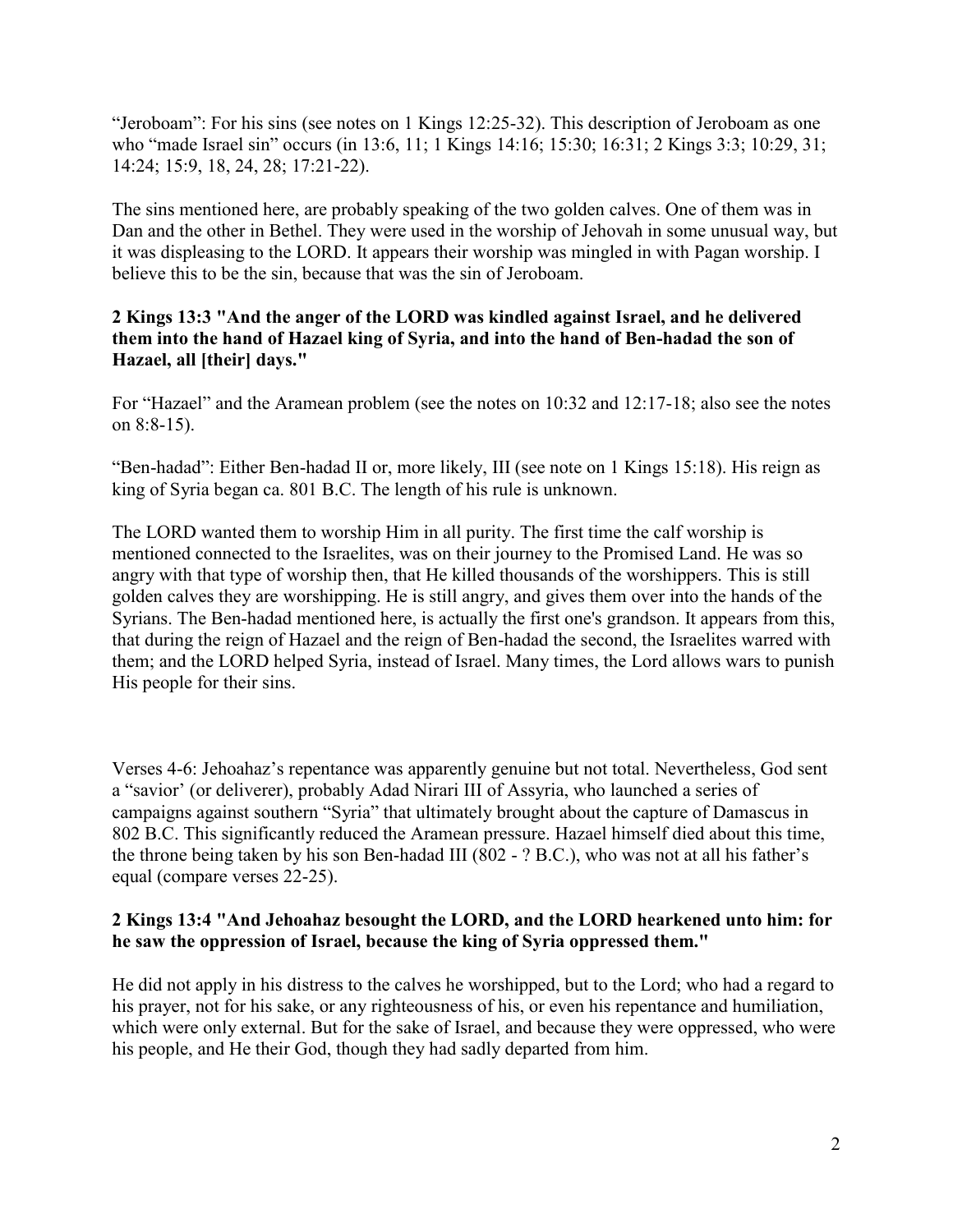"For he saw the oppression of Israel": Not only with his eye of omniscience, but with an eye of mercy and compassion.

"Because the king of Syria oppressed them": By his incursions upon them, and wars with them.

King Jehoahaz has done exactly what he should have done. He sought the LORD. This is saying, that he prayed to the LORD in earnest. It appears that Jehoahaz had no idea that the golden calves were offensive to the LORD. He prayed and repented, but not specifically about the calves. He did realize this oppression from Syria was a punishment, however. It appears also, that the LORD heard his prayer. God always listens to our earnest prayers. God did not entirely remove the oppression, but lightened it somewhat. He did not want them destroyed, just punished.

# **2 Kings 13:5 "(And the LORD gave Israel a savior, so that they went out from under the hand of the Syrians: and the children of Israel dwelt in their tents, as beforetime."**

"A savor": The savior was not specifically named. This savior was:

- 1. The Assyrian king Adad-Nirari III (ca. 810-783 B.C.), whose attack on the Syrians or Arameans, enabled the Israelites to break Syria's control over Israelite territory (see verse 25, 14:25); or
- 2. Elisha, who as the leader of Israel's military successes (see verse 14, compare 6:13; 16- 23), commissioned Joash to defeat the Syrians (verses 15-19); or Jeroboam II (ca. 793- 753 B.C.), who was able to extend Israel's boundaries back into Syrian territory (14:25- 27).

It is not clear at this point, who this savior is. The danger of them all being killed was removed, and they were relatively calm for a while. They were not in open warfare in danger of their very lives, and they went back to their homes.

# **2 Kings 13:6 "Nevertheless they departed not from the sins of the house of Jeroboam, who made Israel sin, [but] walked therein: and there remained the grove also in Samaria.)"**

"Sins … of Jeroboam" (see note on verse 2).

"Grove": This idol representing Asherah, a Canaanite goddess and a consort of Baal, had been set up by Ahab (1 Kings 16:33) and had escaped destruction by Jehu when he purged Baal worship from Samaria (10:27-28). Along with the other idolatrous religion of Jeroboam II, there were still remnants of Baal worship in the northern kingdom.

This is just saying, that Israel went right on with their calf worship and their worship in the groves. Perhaps, they had done this so long, they had ceased to realize it was sin.

**2 Kings 13:7 "Neither did he leave of the people to Jehoahaz but fifty horsemen, and ten chariots, and ten thousand footmen; for the king of Syria had destroyed them, and had made them like the dust by threshing."**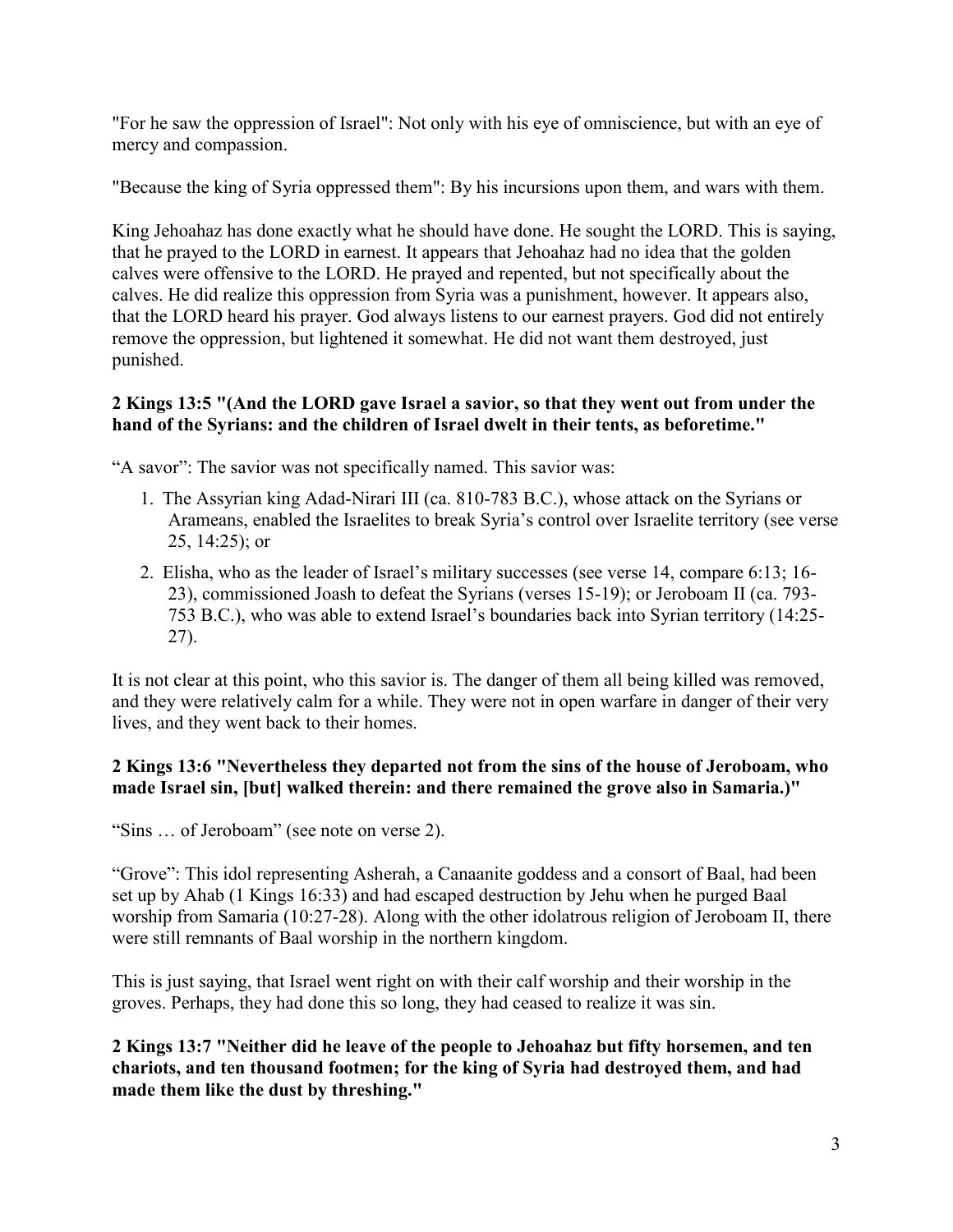"Syria was able to dominate Israel militarily because the Lord had left Jehoahaz only a small army with very few chariots.

"Dust by threshing": The army of Israel was so inconsequential, particularly when compared to the armies of Syria and Assyria, that it was likened to the dust left over after grain had been winnowed at a threshing floor.

We can see from this verse that they had been reduced to very small numbers, before Jehoahaz cried out to God. This army, that had been into the hundreds of thousands, had been reduced to ten thousand. The reduction of the horsemen had been to fifty, and they had only ten chariots. This is not a very large army at all. We can see that Syria could have annihilated them, if the LORD had not intervened.

#### **2 Kings 13:8 "Now the rest of the acts of Jehoahaz, and all that he did, and his might, [are] they not written in the book of the chronicles of the kings of Israel?"**

Which he exerted against the Syrians, being a man of courage, though not successful, because the Lord was not with him, but against him.

"Are they not written in the book of the chronicles of the kings of Israel?" Where their acts, and the events of their reigns, were recorded.

It appears, the entire reign of Jehoahaz was filled with the trouble with Syria. Again, the record book that was kept had the rest of his activity written in it.

### **2 Kings 13:9 "And Jehoahaz slept with his fathers; and they buried him in Samaria: and Joash his son reigned in his stead."**

Died, as they did.

"And they buried him in Samaria": Where Omri, and all the kings of Israel, that descended from him, were buried.

"And Joash his son reigned in his stead": Of whom a short account is given in the following verses.

This is not the same Joash that reigned in Judah. Both of them were called Joash part of the time, and Jehoash the rest of the time. Samaria was the capital of Israel, and would have been the logical place to bury this king.

### **2 Kings 13:10 "In the thirty and seventh year of Joash king of Judah began Jehoash the son of Jehoahaz to reign over Israel in Samaria, [and reigned] sixteen years."**

"Thirty and seventh year": Ca 798 B.C. Joash of Judah began his reign in 835 B.C. (see note on 12:1). There is a change here to the accession-year system of dating for the reign of Joash of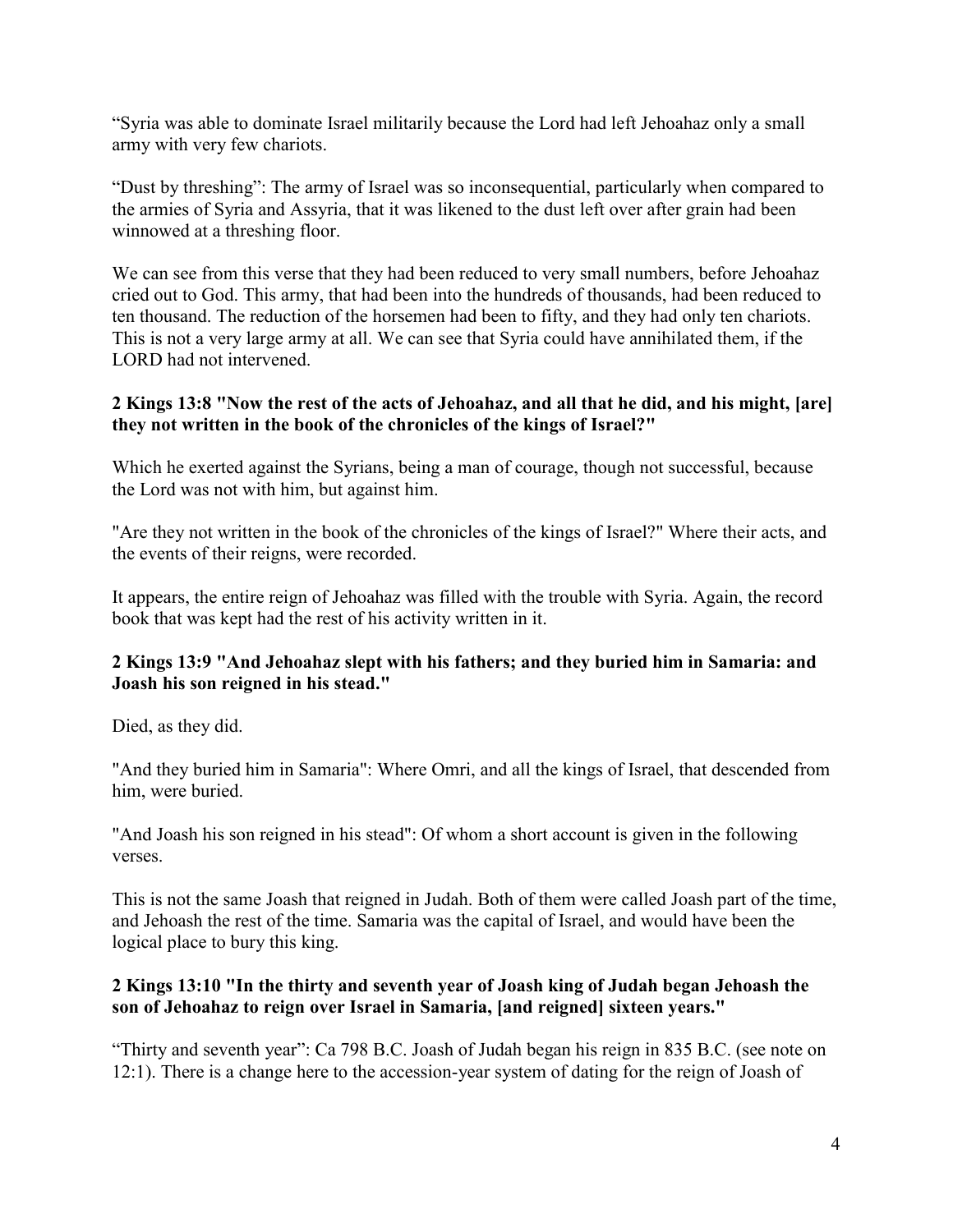Judah (see note on 13:1). This explains how Jehoahaz of Israel could reign 16 years with only a 15 year advance on Joash of Judah's reign of a king's years (verse 1).

"Joash": This king of Israel had the same name as his contemporary, the king of Judah (see note on 11:21).

"Sixteen years": 798-782 B.C.

Joash in Israel becomes king just three years before the Joash in Judah dies. The similar names are possibly, because of their close association. These were also probably, popular names of their day.

#### **2 Kings 13:11 "And he did [that which was] evil in the sight of the LORD; he departed not from all the sins of Jeroboam the son of Nebat, who made Israel sin: [but] he walked therein."**

As his father did, and his character is described in the same words (see 2 Kings 13:2).

This is the same situation as with his father. They still have the golden calves, that Jeroboam had been guilty of setting up in Bethel and Dan. He perhaps was a good king in the same sense his father was, but in the sight of God, he was evil.

#### **2 Kings 13:12 "And the rest of the acts of Joash, and all that he did, and his might wherewith he fought against Amaziah king of Judah, [are] they not written in the book of the chronicles of the kings of Israel?"**

"Fought against Amaziah" (see notes on 14:8-14).

#### **2 Kings 13:13 "And Joash slept with his fathers; and Jeroboam sat upon his throne: and Joash was buried in Samaria with the kings of Israel."**

Or died.

"And Jeroboam sat upon his throne": Who was his son. It is not said that he began to sit on it, or to reign, nor to reign in his father's stead. Hence it is concluded by Kimchi and others, that his father set him on his throne in his lifetime. And the Jewish chronology expressly asserts that he reigned with him one year.

"And Joash was buried in Samaria with the kings of Israel" (see 2 Kings 13:9). The history of his life and actions does not cease here, but, after an account of the sickness and death of Elisha, it is reassumed, which was necessary to interpose to lead on to it.

This is an unusual place for this statement to be, since there is more in this chapter about Joash. Again, the rest of the story of the exploits of Joash is contained in the records they kept of the kings of Israel. It is difficult to believe that Joash would have named his son Jeroboam. You can tell from that, they had no idea he had done something wrong by setting up the calf worship.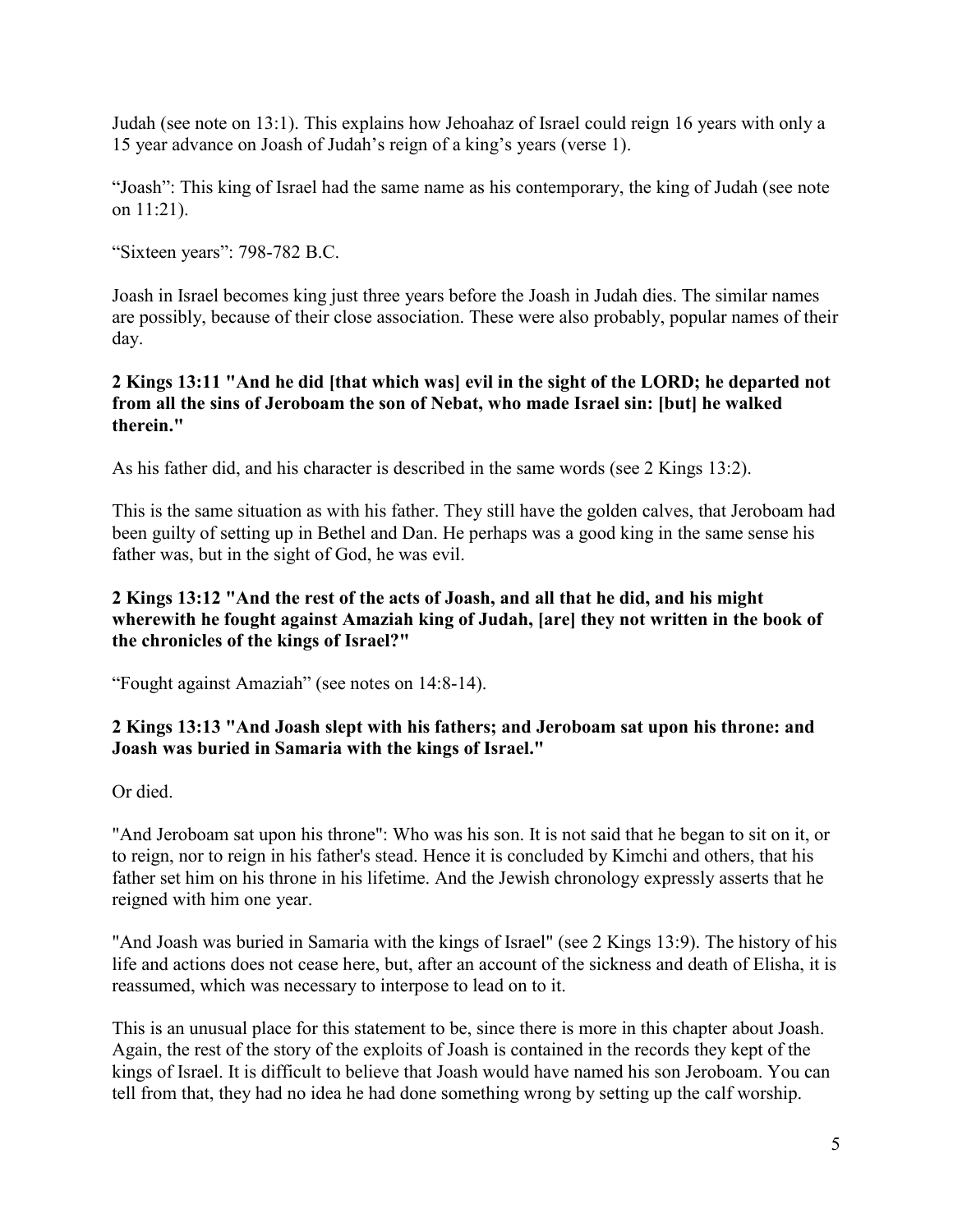#### **2 Kings 13:14 "Now Elisha was fallen sick of his sickness whereof he died. And Joash the king of Israel came down unto him, and wept over his face, and said, O my father, my father, the chariot of Israel, and the horsemen thereof."**

"Elisha": The last previous reference to Elisha the prophet was  $(in 9:1)$ , when Jehu was anointed king of Israel. Since Jehu and Jehoahaz reigned from 841-798 B.C. (see notes on 10:36; 13:1), nothing was recorded for over 40 years of Elisha's life. Elisha began ministering with Elijah during the kingship of Ahab ca. 874-853 B.C. (1 Kings 19:19-21), and so must have been over 70 years of age when these final events of his life took place. Elisha still sought to do the Lord's work every day, in spite of his terminal "sickness".

"My Father": Jehoash humbly voiced his great respect for Elisha and his dependence upon his counsel (see note on 2:12).

"The chariot of Israel and the horsemen": Jehoash acknowledged through this metaphor that the Lord, through Elisha, was the real strength and power of Israel against all her adversaries (see note on 2:11).

Elisha had been a prophet in Israel for a great many years by this time. He was probably about 80 years of age when he fell sick. We would assume that this illness is of old age. It would be terribly unusual for the king of the land to come, and weep over a prophet. We see that Joash had great respect for Elisha, even to the extent of calling him father. Joash had some very good qualities that are shown by his concern here. Joash felt like the death of Elisha was the signal that the strength of Israel was gone. He felt that God's blessings on Israel would leave the earth with the death of Elisha. He undoubtedly had great respect for Elisha as a prophet of God.

Verses 15-19: If he had been spiritually astute, Joash would have recognized that Elisha was offering him a blessing. That is why Elisha became angry with him, Joash's less-thanenthusiastic participation in these symbolic acts demonstrated his lack of commitment to God's ways.

### **2 Kings 13:15 "And Elisha said unto him, Take bow and arrows. And he took unto him bow and arrows."**

The usual instruments of war in those days.

"And he took unto him bow and arrows": Which though they might not be had in the house of the prophet, he could have some from his guards that attended him.

# **2 Kings 13:16 "And he said to the king of Israel, Put thine hand upon the bow. And he put his hand [upon it]: and Elisha put his hands upon the king's hands."**

"Elisha put his hands upon the king's hands": This symbolic act indicated that Jehoash would exert power against the Syrians that came from the Lord through His prophet.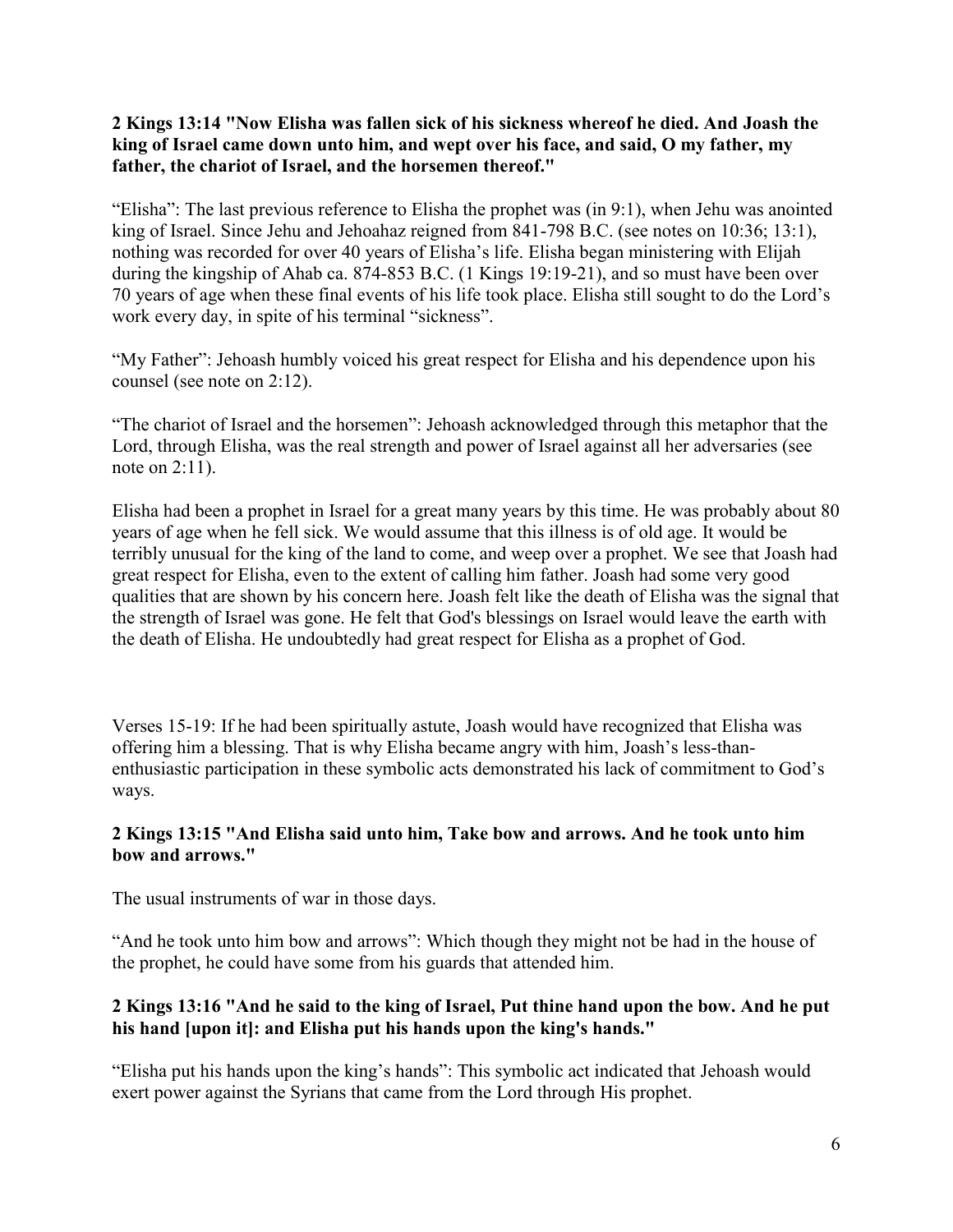This was a sign that the blessings in battle would be in the hands of Joash to deliver his people. Elisha's strength flowed into Joash's hands. Of course, Elisha's power and strength came from God. As a prophet, he represented the LORD on the earth.

**2 Kings 13:17 "And he said, Open the window eastward. And he opened [it]. Then Elisha said, Shoot. And he shot. And he said, The arrow of the LORD'S deliverance, and the arrow of deliverance from Syria: for thou shalt smite the Syrians in Aphek, till thou have consumed [them]."**

"Window eastward": This window opened toward the east to the Transjordan region controlled by Syria (10: 32-33).

"The arrow of the LORD's deliverance": When Jehoash obeyed Elisha by shooting an arrow out the window, the prophet interpreted the meaning of the action. The shot symbolized the Lord's deliverance for Israel through the defeat of the Syrian army by Jehoash (verse 5).

"Aphek" (see note on 1 Kings 20:26).

This prophesy, spoken on Joash, said he would overcome Syria at Aphek. He would deliver his people from these Syrians. The Lord would be with him in this battle.

### **2 Kings 13:18 "And he said, Take the arrows. And he took [them]. And he said unto the king of Israel, Smite upon the ground. And he smote thrice, and stayed."**

The rest of them.

"And he said unto the king of Israel, smite upon the ground": The floor of the room in which the prophet lay.

"And he smote thrice, and stayed": Made a stop, ceased smiting. He might think this action trifling, and beneath him, only was willing to please the prophet, but did not do it with a good will, and therefore smote no more. Though this was an emblem of his smiting the Syrians, which he might not have understood.

It appears, that the striking of the arrows on the ground spoke of the battles against Syria. Joash did not realize that Elisha wanted him to strike the ground over and over, as in the fury of battle. He just hit the ground three times and quit.

### **2 Kings 13:19 "And the man of God was wroth with him, and said, Thou shouldest have smitten five or six times; then hadst thou smitten Syria till thou hadst consumed [it]: whereas now thou shalt smite Syria [but] thrice."**

"But thrice": Further, Elisha commanded Jehoash to shoot the remaining arrows into the ground (verse 18). Jehoash shot only 3 arrows into the ground instead of emptying the entire quiver. Because of his lack of faith, Jehoash would win only 3 victories over the Syrians instead of completely destroying them. The account of these victories is given in verse 25.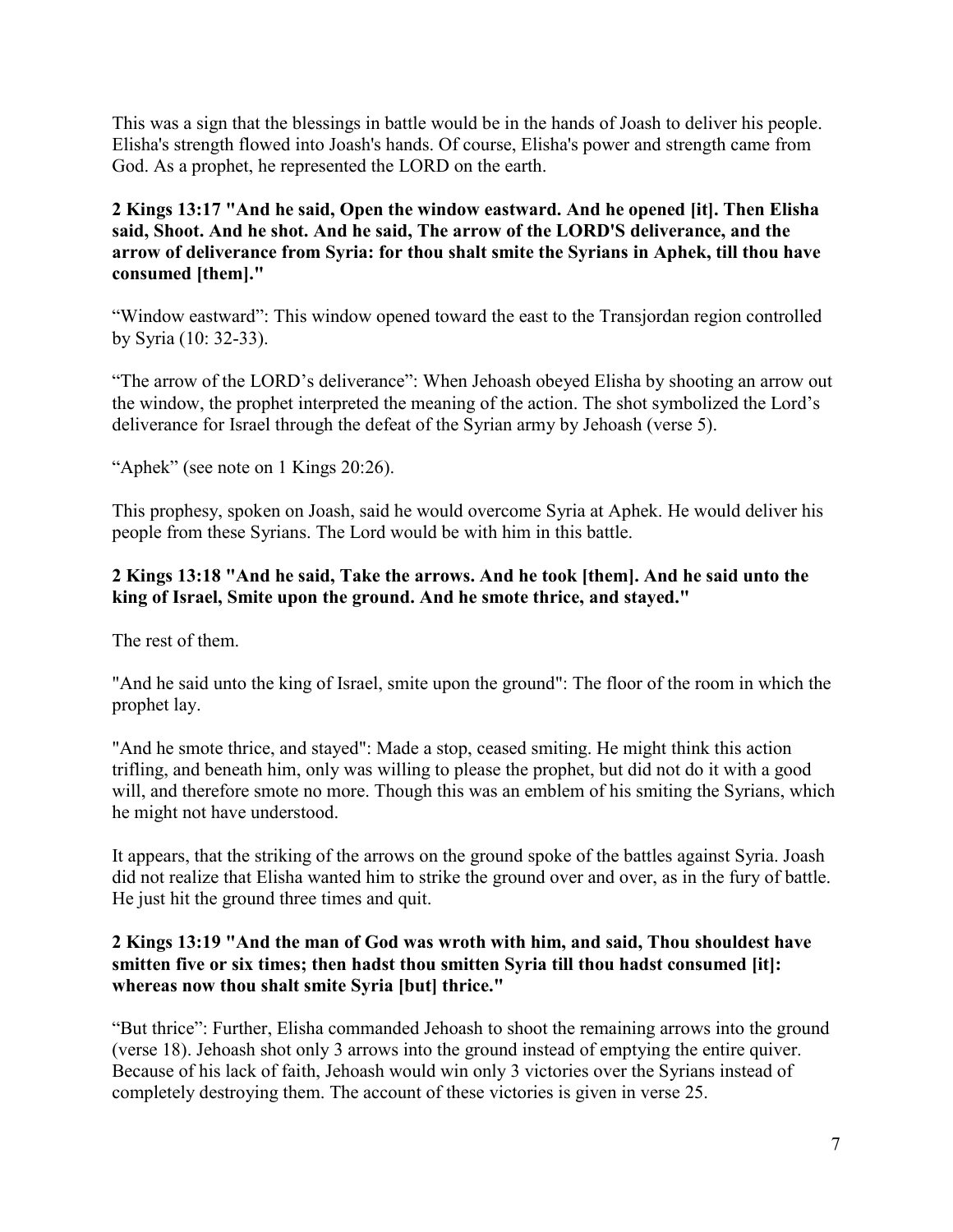Despite his prowess as a fighter (verse 25; 14:8-15), Joash was a man of little faith.

Joash did not understand, that the striking of the ground symbolized striking the earthly people of Syria. He had no idea what this symbolized. He will indeed, come against Syria three times. Had he struck the ground over and over, he would have eventually destroyed Syria. Now he will beat them in three battles, but they will come back again and again.

Verses 20-21: God demonstration of power through "Elisha" continued even after he "died". This final miracle associated with the prophet pointed to what God could and would do with the spiritually dead in Israel: restore them to life (Ezek. 37:1-14). God's power does the same for those who are spiritually dead today when they turn to Him through faith in Christ (Eph. 2:1-10).

### **2 Kings 13:20 "And Elisha died, and they buried him. And the bands of the Moabites invaded the land at the coming in of the year."**

"Coming in of the year": The prophet, who was Israel's defense (verse 14), was dead and it was the season for war campaigns to begin after the rains of winter.

The place of burial for Elisha would be a place of honor. The nicest place to be buried in those days, was a tomb carved out of a rock in a side of the mountain. This would be the type of place where they would bury him. Elijah, you remember, was not buried, but carried to heaven in a whirlwind. Moab attacks Israel regularly, and the time would be at the beginning of the year.

### **2 Kings 13:21 "And it came to pass, as they were burying a man, that, behold, they spied a band [of men]; and they cast the man into the sepulcher of Elisha: and when the man was let down, and touched the bones of Elisha, he revived, and stood up on his feet."**

"He revived": A dead man returned to life after touching Elisha's bones. This miracle was a sign that God's power continued to work in relationship to Elisha even after his death. What God had promised to Jehoash through Elisha when he was alive would surely come to pass after the prophet's death (verses 19, 25), in the defeat of the enemy, the recovery of the cities that had been taken, and their restoration to the kingdom of Israel (verse 22-25).

This miracle authenticated Elisha's last prophecy (verse 19). As Elisha's body had brought life to the dead, so would his prophecy attest God's provision of new life for Israel under Joash and Jeroboam II

It appears that some Israelites were attempting to bury a man when something startled them, and they accidentally put the man into the tomb where Elisha had been lain. Elisha seemed to still be carrying out miracles for the LORD, even after his own death. When the supposedly dead man touched the bones of Elisha, the man was revived and lived. The request of Elisha had been to have a double portion of what Elijah had. We know that Elisha saw him, when he was taken and the Lord did give the double portion to Elisha. One of my dearest preacher friends believes the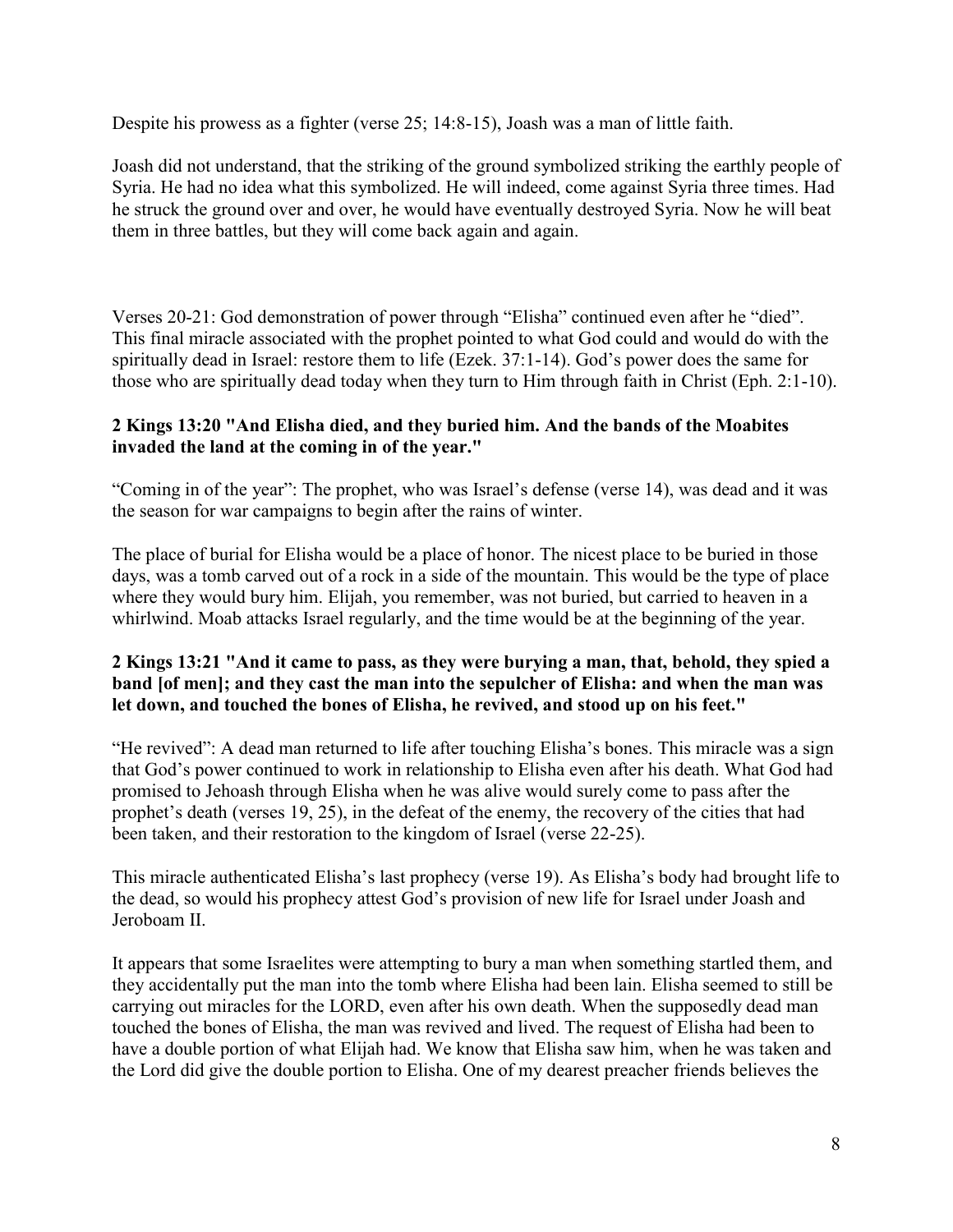miracle in verse 21 happened to completely fulfill twice as many miracles done by Elisha as Elijah. Elisha would have been one short of double had this not happened.

Verses 22-25: In the midst of Israel's oppression, and despite the people's disobedience, God was faithful to "His covenant" (14:26-27; Exodus 34:6), and returned the "cities of Israel" to the nation (10:32-33).

# **2 Kings 13:22 "But Hazael king of Syria oppressed Israel all the days of Jehoahaz."**

That he reigned alone, at least, before he took his son Joash to reign with him.

(See note on 8:12).

Syria was a heathen nation, and the LORD used them to chastise the Israelites.

#### **2 Kings 13:23 "And the LORD was gracious unto them, and had compassion on them, and had respect unto them, because of his covenant with Abraham, Isaac, and Jacob, and would not destroy them, neither cast he them from his presence as yet."**

"His covenant with Abraham, Isaac, and Jacob": During the wicked reign of Jehoahaz (verses 2- 7), the Lord was very patient and did not bring the ultimate military defeat that would lead to exile for Israel. This was because of His agreement with the patriarchs to give their descendants the land (Gen. 15:18-21; 26:2-5; 28:13-15). It was God's promise, not the Israelites' goodness that motivated God to be merciful and compassionate toward Israel.

This is the only reason that the LORD did not let Israel be totally destroyed. The covenant God had with Abraham, Isaac and Jacob had been a covenant of mercy. God wanted to bless them if they would love Him and keep His commandments. It was their unfaithfulness that caused their chastisements.

### **2 Kings 13:24 "So Hazael king of Syria died; and Ben-hadad his son reigned in his stead."**

This was Ben-hadad the third. The first of this name was of the Damascene kings; but though the kingdom was now in another family, yet this name, being respectable with the Syrians, was retained in it.

Earlier in this lesson, we discovered that this is speaking of Ben-hadad the second.

### **2 Kings 13:25 "And Jehoash the son of Jehoahaz took again out of the hand of Ben-hadad the son of Hazael the cities, which he had taken out of the hand of Jehoahaz his father by war. Three times did Joash beat him, and recovered the cities of Israel."**

Which were in the countries of Gilead and Bashan, and belonged to the tribes of Reuben, Gad, and Manasseh (2 Kings 10:33).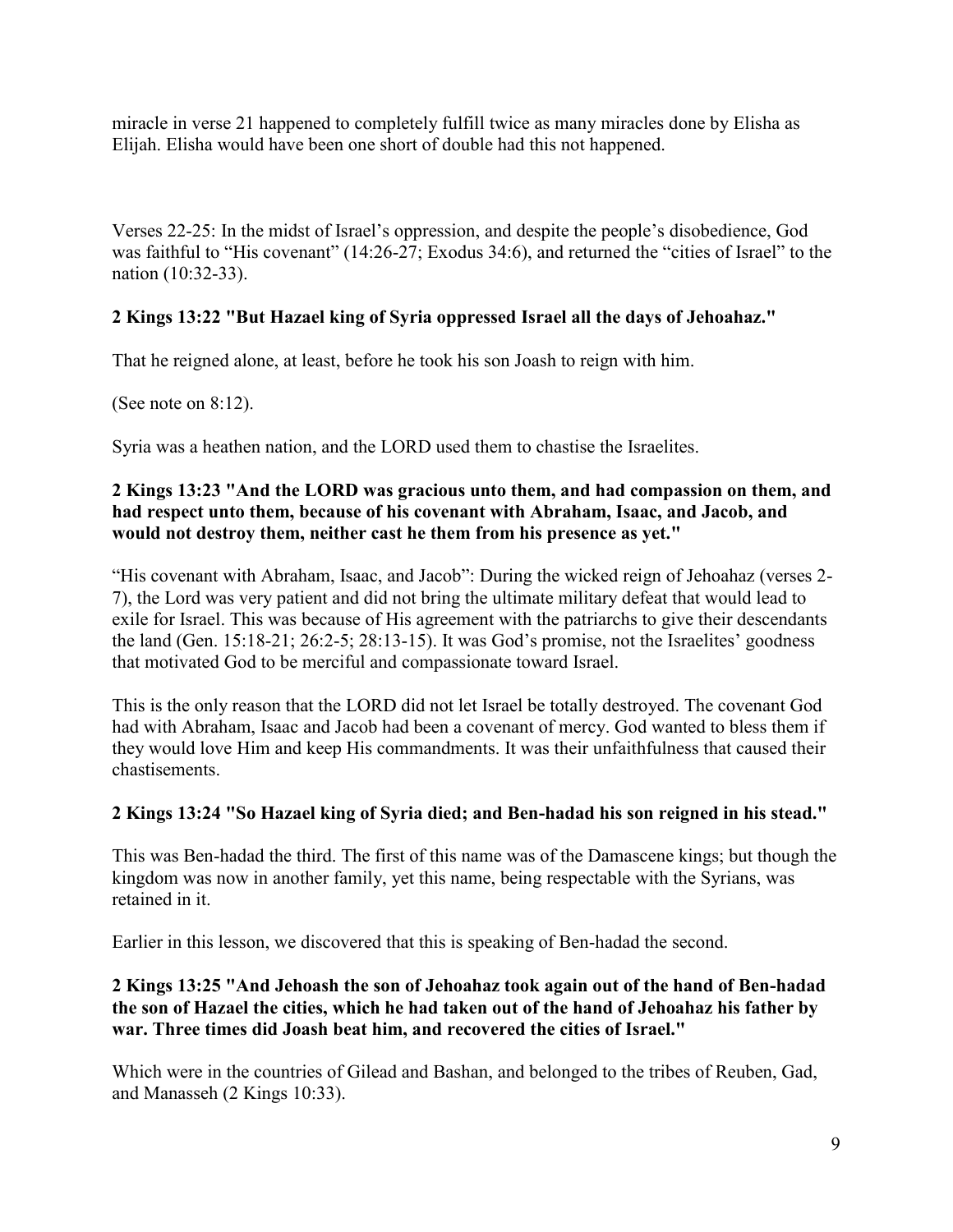"Three times did Joash beat him": In so many pitched battles, but where is not said, no doubt one of them was in Aphek, at least (2 Kings 13:17). And perhaps the other two on the other side Jordan. This agrees with the three times he smote the ground, significant thereof (2 Kings 13:18).

"And recovered the cities of Israel": Those before mentioned. Otherwise, if those had not been recovered, not ten tribes but only seven and a half would have been carried captive by the king of Assyria. Whereas Josephus says expressly, the ten tribes were carried captive.

Jehoash is the same as Joash. This is an exact fulfillment of what Elisha had told him, when he had him to strike the arrows on the ground. These three victories by Joash brought the cities back to Israel. We know the rest of the prophecy said, if he had continued he would have totally defeated Syria, but he did not continue. In the reign of Jeroboam the second, we will see this change back.

# **2 Kings Chapter 13 Questions**

- 1. How long would Jehoahaz reign?
- 2. Who was king in Judah, when he began to reign?
- 3. What kind of a king was he in the sight of the LORD?
- 4. What were the sins of Jeroboam?
- 5. Their worship of God was mixed with worship.
- 6. Whose hands did the LORD deliver them into?
- 7. Which Ben-hadad is mentioned in verse 3?
- 8. Who sought the LORD for help?
- 9. The king of Israel repented somewhat, but what sin did they remain with?
- 10. What was the size of the army of Jehoahaz?
- 11. Who reigned in the place of Jehoahaz?
- 12. What was the capital of Israel?
- 13. What was another name for Joash?
- 14. When did the Joash in Israel begin to reign?
- 15. What kind of king was he?